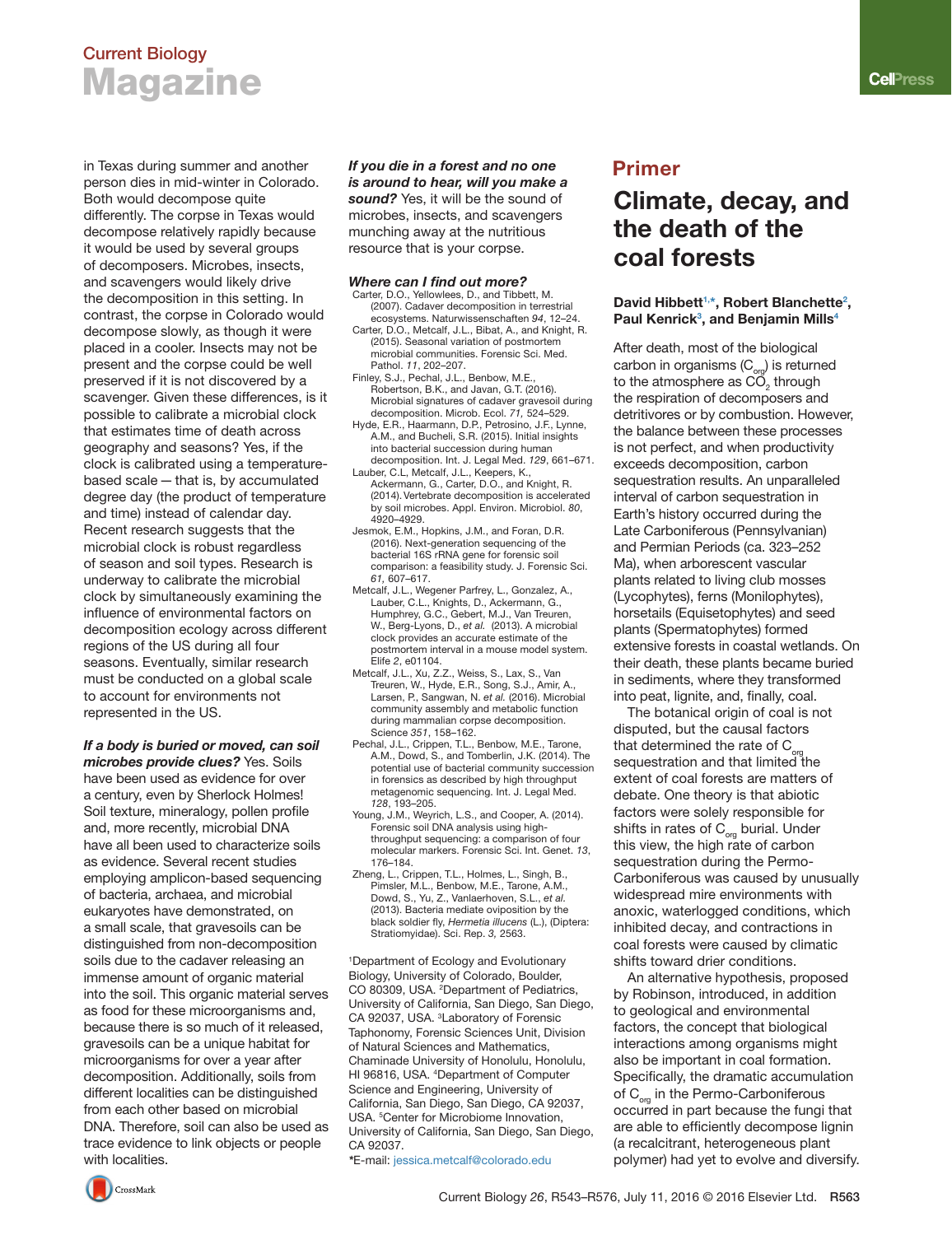Robinson also suggested that coal-age spore-bearing plants had an unusually high lignin content compared with the seed plants that would eventually replace them as dominant forest trees. This hypothesis is based on a limited fossil record of fungi, with liberal extrapolation to extant taxa. Here, we evaluate the Robinson hypothesis by considering the diversity and evolution of fungal decay mechanisms, which can now be addressed through comparative genomics, as well as the evolution of plant cell walls (PCWs). Historical inferences based on living species must also be reconcilable with the paleobotanical record, and ultimately should both inform and be tested by increasingly sophisticated Earth System models.

### **PCW decay in contemporary ecosystems**

The major structural components of PCWs include lignin, cellulose, and hemicellulose. Lignin forms a dense matrix that protects the carbohydrates from enzymatic attack, but cellulose itself is also resistant to decay, particularly in its highly ordered crystalline form. Wood, which is a major pool of terrestrial organic carbon, is heavily lignified secondary xylem, but lignin is also present in primary xylem, sclerenchyma (including fibers), and periderm (protective tissue of woody stems and roots, including 'bark'), which also contains the waxy polymer suberin. Cellulose occurs in cyanobacteria and is widespread in eukaryotes, whereas lignin is restricted to land plants (and possibly red algae). Thus, PCWs are complex mixtures of ancient and more recently evolved components that collectively present a formidable barrier to microbial attack.

Although there are many agents both biotic and abiotic that attack PCWs, fungi are the major decomposers in terrestrial ecosystems. In aquatic systems, detritus and wood may also be attacked by fungi, but as sediments accumulate and oxygen levels decrease, bacterial degradation becomes the primary factor influencing decomposition. Fungal wood decay is classified into three general types  $$ white rot, brown rot and soft rot ([Figure 1\)](#page-2-0). White rot and brown rot fungi (e.g., polypores, crust fungi, and

other Basidiomycota) are the dominant decomposers of woody substrates (particularly in temperate ecosystems). White rot fungi are able to degrade all PCW components, including lignin. Some white rot species degrade all components sequentially, whereas others have a more selective attack, degrading lignin and hemicellulose preferentially and leaving pockets of degraded wood filled with cellulose.

White rot has been studied intensively, particularly in the model system *Phanerochaete chrysosporium*, because of its potential industrial applications. The best-characterized lignin-degrading enzymes are the class II fungal peroxidases, including manganese-, lignin- and versatile peroxidases, which are derived from non-ligninolytic 'generic peroxidases'. Other enzymes with demonstrated or potential ligninolytic activity include dye-decolorizing peroxidases (DyP), heme-thiolate peroxidases (HTP), and multicopper oxidases (laccases). White rot fungi also produce diverse carbohydrate-active enzymes (CAZymes) acting on crystalline cellulose, including cellobiohydrolases, lytic polysaccharide monooxygenases (LPMO), and endoglucanases. Other CAZymes of white rot fungi digest amorphous cellulose, hemicellulose, pectin and other substrates. Most litterdecomposing basidiomycetes have a similar, albeit somewhat reduced, repertoire of decay enzymes.

Brown rot fungi produce a diffuse attack that causes rapid depolymerization of cellulose using oxidative mechanisms, but lignin is not appreciably degraded. In advanced stages, the decayed residue has a friable texture and consists primarily of chemically modified lignin. Brown rot fungi lack ligninolytic class II peroxidases and have reduced complements of CAZymes, particularly cellobiohydrolases, compared to white rot fungi. The white rot and brown rot categories adequately describe most wood decaying basidiomycetes, but some taxa cannot be differentiated clearly into these groups based on their degradative enzymes, and it has been suggested that there is a continuum of decay modes that falls between the two groups.

The term 'soft rot' was first coined for an unusual decay mode found

in waterlogged woods caused by Ascomycota. Although originally found in aquatic systems, soft rot is the dominant type of decay in extreme terrestrial environments, such as dry deserts and polar regions, and is frequently found in tropical forest ecosystems. Two forms of soft rot are recognized. In type I soft rot, hyphae penetrate the secondary walls of wood cells and produce cavities; in advanced stages, little of the secondary wall layers are left, most of the cellulose is degraded, and remaining material consists primarily of lignin. In type II soft rot, an erosion of the secondary cell wall occurs that is somewhat similar to decay by simultaneous white rot fungi, but degradation is localized. In both types I and II soft rot, the middle lamella between cells is not degraded. The mechanisms of soft rot by ascomycetes, and their overall contribution to lignocellulose decay, are not as well understood as those of white rot and brown rot Basidiomycetes.

#### **Phylogenomics and evolution of PCW decay in fungi**

Comparative genomic analyses focused on Basidomycota have elucidated the evolution of decay modes. A study of the evolution of 27 gene families encoding CAZymes and decay-related oxidoreductases in 31 fungal genomes showed that most of the gene families were broadly distributed across Ascomycota and Basidiomycota, but ligninolytic class II peroxidases were restricted to white rot Agaricomycetes (mushroom-forming Basidiomycota). Gene tree/species tree reconciliation analyses suggested that diversification of these ligninolytic enzymes occurred early in the evolution of Agaricomycetes, along with expansions in about eight to ten other, older groups of decay-related enzymes (e.g., DyP, HTP, laccase, LPMO, and various CAZymes), suggesting a general elaboration of the PCW-decay apparatus. The polyphyletic evolution of brown rot fungi was associated with parallel reductions in both ligninand cellulose-degrading enzymes. Expanded sampling of genomes has improved resolution of the origin of white rot. The oldest lineages of Agaricomycetes (Cantharellales and Sebacinales), and all other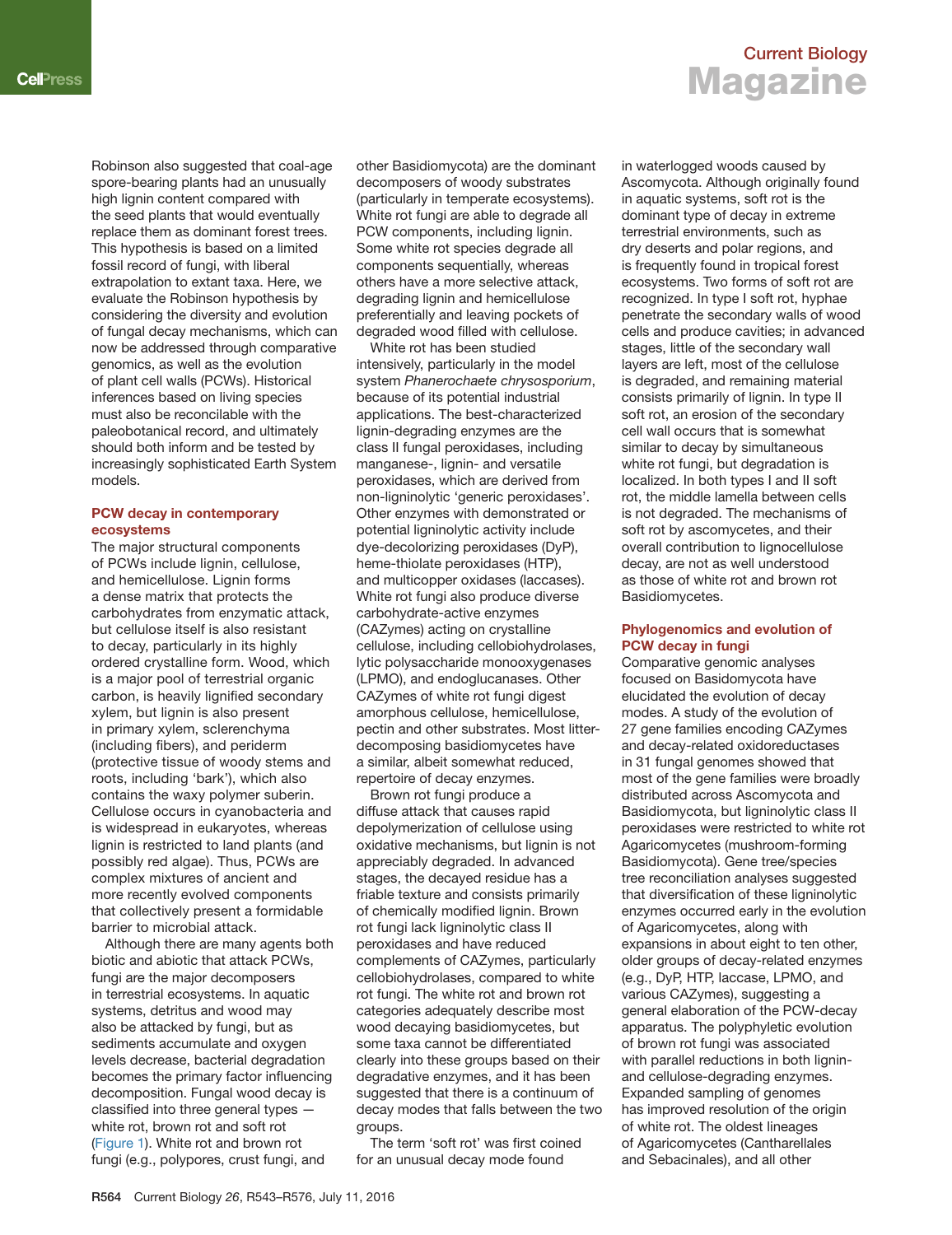<span id="page-2-0"></span>Basidiomycota, lack ligninolytic class II peroxidases, which are first reconstructed in the common ancestor of Auriculariales, a group of jelly fungi including 'wood ear' mushrooms, and other more derived Agaricomycetes [\(Figure 2A\)](#page-3-0).

Bayesian relaxed molecular clock analyses have suggested that the Auriculariales lineage arose at about 290 Ma, but the 95% highest posterior density (hpd) interval of ages ranged from 222 to 372 Ma. The common ancestor of Ascomycota and Basidiomycota was estimated at 660 Ma (95% hpd, 500–810 Ma). These age estimates are potentially sensitive to the choice of fossils used to calibrate the molecular clock, and they have considerable uncertainty. Nevertheless, the general picture emerging suggests that the ability to degrade cellulose and hemicellulose dates back at least to the Cambrian Period, and was present in the ancestor of Ascomycota and Basidiomycota, but ligninolytic systems comparable to modern white rot arose more recently within the Agaricomycetes, possibly during the Permo-Carboniferous.

### **Paleobotanical evidence for origins of lignin, wood, and decay**

Fossil evidence suggests that lignified plant tissues evolved long before white rot in Agaricomycetes. The first direct fossil evidence of tracheids (the basic cell type of both primary and secondary xylem) comes from Early Devonian rocks (411–419 Ma), but the record of dispersed spores suggests that vascular plants may have evolved by the latter part of the Ordovician Period (444–450 Ma). Chemical analysis of the oldest fossil tracheids does not provide an unambiguous signal for lignin, because diagenesis has altered their chemical structure, but preferential preservation of tracheids indicates that they were chemically distinct and more robust than most other tissues. Moreover, lignin is present in tracheids of all living vascular plants, so it is most likely that it was present in the earliest tracheids. Early vascular plants were small, simple, and herbaceous, but by the Middle Devonian (393–383 Ma) forests containing trees exceeding 8 m in height had evolved.

Coal swamps were formed from the Carboniferous into the Late Permian,



Scanning electron micrographs (A–D) of transverse wood sections showing white rot (A and D), brown rot (B) and soft rot (C). White rot causes a thinning of cell walls and an erosion that removes all cell wall layers, resulting in complete degradation of some cells (A). Diffuse attack caused by brown rot fungi leaves a residue of degraded cells that consist primarily of lignin with little cellulose remaining (B). Type I soft rot produces numerous small cavities formed in the secondary cell walls (C). Selective attack by a white pocket rot fungus results in delignified cells where the middle lamella between cells is degraded but the cellulose-rich secondary wall remains (D, used with permission Annu. Rev. Phytopathol. *29*, 381–403). Tangential section of contemporary wood showing white pockets of cellulose left after decay (E). Transverse section of fossil *Araucarioxylon* wood from the Triassic Period with white pocket rot  $(F)$ . Bar = 10  $\mu$ m in A–D, 2 cm in E, F.

and contained five major tree groups that differed widely in morphology and ecological tolerances. The dominant plants of wet to flooded environments of the early Pennsylvanian were tree lycopods, which grew to 30 m in height and could exceed 1 m in diameter at the base. Tree lycopods had massive periderms, but unlike woody trees today, secondary xylem accounted for only a small proportion of stem diameter. In periodically drier environments, woody shrubs or small trees related to conifers (*Cordaites*) predominated. Marattialean tree ferns, medullosan pteridosperms (seed plants resembling modern tree ferns), and *Calamites* (arborescent relatives of modern horsetails) were also significant components of coal-swamp forests. A variety of smaller ferns and seed plants formed ground cover, vines, and lianas.

All plants contributed to the formation of coal, but their relative proportions and the importance of particular organs and tissues systems varied on both temporal and spatial scales. Tree lycopods were the major contributors to peat during the Early Pennsylvanian of Euramerica (60–80%) and periderm was their most abundant tissue, making up 20% to 45% of peat biomass; other contributing tissues and organs included leaves, wood, and spores. The woody *Cordaites* attained dominance in some eastern Mid-Pennsylvanian coals in the USA, whereas the non-woody Marattialean tree ferns predominated in Late Pennsylvanian coals of Euramerica. The plants and organ systems from which these coals were derived were distinct from those of Late Cretaceous and Cenozoic coals, which had larger inputs from wood and seeds.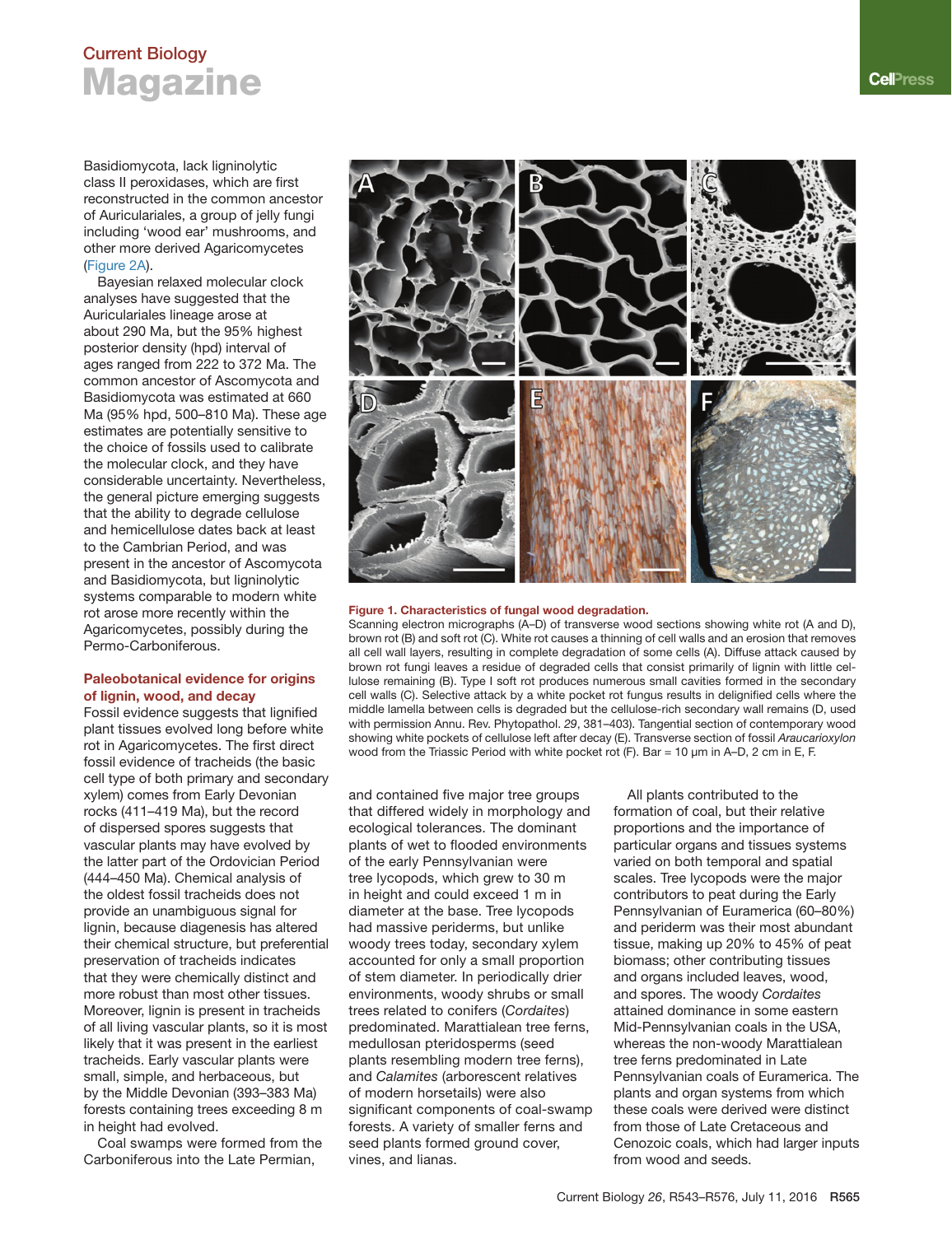<span id="page-3-0"></span>

probably widespread by the beginning of the Mesozoic Era, and possibly much earlier.

#### **Earth system modeling of C<sub>org</sub> sequestration and historical shifts in coal formation**

Coal formation begins in peat-forming wetlands and mires. When plants are buried rapidly, or when the environment is anoxic, a combination of dehydration and carbon enrichment (carbonization) transforms lignin and other recalcitrant organics to lignite, subbituminous, bituminous and finally anthracite coals. The entire process takes hundreds of millions of years, but the lignite stage can be reached on million-year timescales. Coal formation has played a major role in the sequestration of  $C_{\text{ora}}$  over geological time (Figure 2B), resulting in a net output of carbon from the surface system and a net oxygenation of the environment, as the sequestered carbon avoids the backreaction with oxygen (respiration).

It is possible to estimate the worldwide rate of organic carbon  $(C_{\text{or}})$ sequestration over geological time by analysing the relative abundance and carbon content of coal basin sediments, marine shales, and nonmarine clastics. Results of such analyses suggest an approximate doubling of the  $C_{\text{om}}$  burial rate over the duration of the Carboniferous period, and a slow return to near-modern values during the Permian (Figure 2C).

An independent method for estimating  $C_{\text{ora}}$  sequestration rates utilizes the isotopic record of marine carbonates (denoted  $\delta^{13}$ C). Burial of large amounts of isotopically-depleted organic carbon (e.g., <sup>12</sup>C-enriched coal) drives the isotopic ratio of carbon stored in the atmosphere and oceans towards heavier values. For this reason, periods of high carbonate  $\delta^{13}$ C are taken to reflect times of increased  $C_{\text{org}}$  burial. Box models of global carbon cycle processes can be used to 'invert' the  $\delta^{13}$ C signal to quantify the required rate of C<sub>org</sub> sequestration, using a technique called isotope mass balance. Reconstructions of  $C_{_{org}}$  burial rates using this method suggest a similar rise over the Carboniferous and decline over the Permian as the rock abundance method (Figure 2C).

A third approach to estimating historical  $C_{org}$ , embodied in the COPSE

#### **Figure 2. Fungal evolution, abundance of coal basin sediments over the Phanerozoic, and**  model predictions for the rate of C<sub>org</sub> burial.

(A) Summary of multiple phylogenomic analyses with overlapping sampling. Black and gray triangles indicate clades with or without homologous ligninolytic class II peroxidases (respectively), and red bars indicate 95% hpd intervals on age estimates from Bayesian molecular clock analyses (where applicable). The majority of coal reserves were deposited during the Carboniferous and Permian periods, but coal formation is an ongoing process. (B) Coal basin sediments have been found throughout the Mesozoic and Cenozoic, right up to the present day, although the abundances are substantially lower than during the Permo-Carboniferous. (C) Analyses using the rock abundance model (BC89, dashed blue line), isotope mass balance (GEOCARBSULF, solid blue line), and forwards modelling (COPSE, green line) yield similar predictions of  $C_{\text{on}}$  burial rates.

The abundance of periderm in coal suggests that it was decay resistant and relatively impervious, but aspects of its chemistry are poorly understood. Diagenesis alters the original chemical structure of polysaccharides and polyphenols, so analytical approaches must draw inferences from the breakdown products detected. Independent analyses by pyrolysis–gas chromatography and x-ray photoelectron emission spectromicroscopy (X-PEEM) show that periderm residues are a mixture of aliphatic and aromatic carbon. X-PEEM indicates an elevated aliphatic component and an aromatic content no greater than other tissues, arguing against the presence of lignin. These

signals are consistent with but not diagnostic of suberin, which is a major component of cork in the periderms of extant plants.

Fossil fungi are not as well documented as fossil plants, and the fossil record of decay is particularly limited. The earliest evidence of alteration of tracheid cell walls by fungi comes from petrified progymnosperm wood in the Upper Devonian (360 Ma). This is suggestive of some capacity to decompose lignin, but the taxonomic identity of the fungi is unknown. Fossils resembling modern white pocket rot occur in seed ferns from the Permian (260 Ma) and gymnosperms from the Triassic (230 Ma). Thus, the fossil record suggests that white rot was